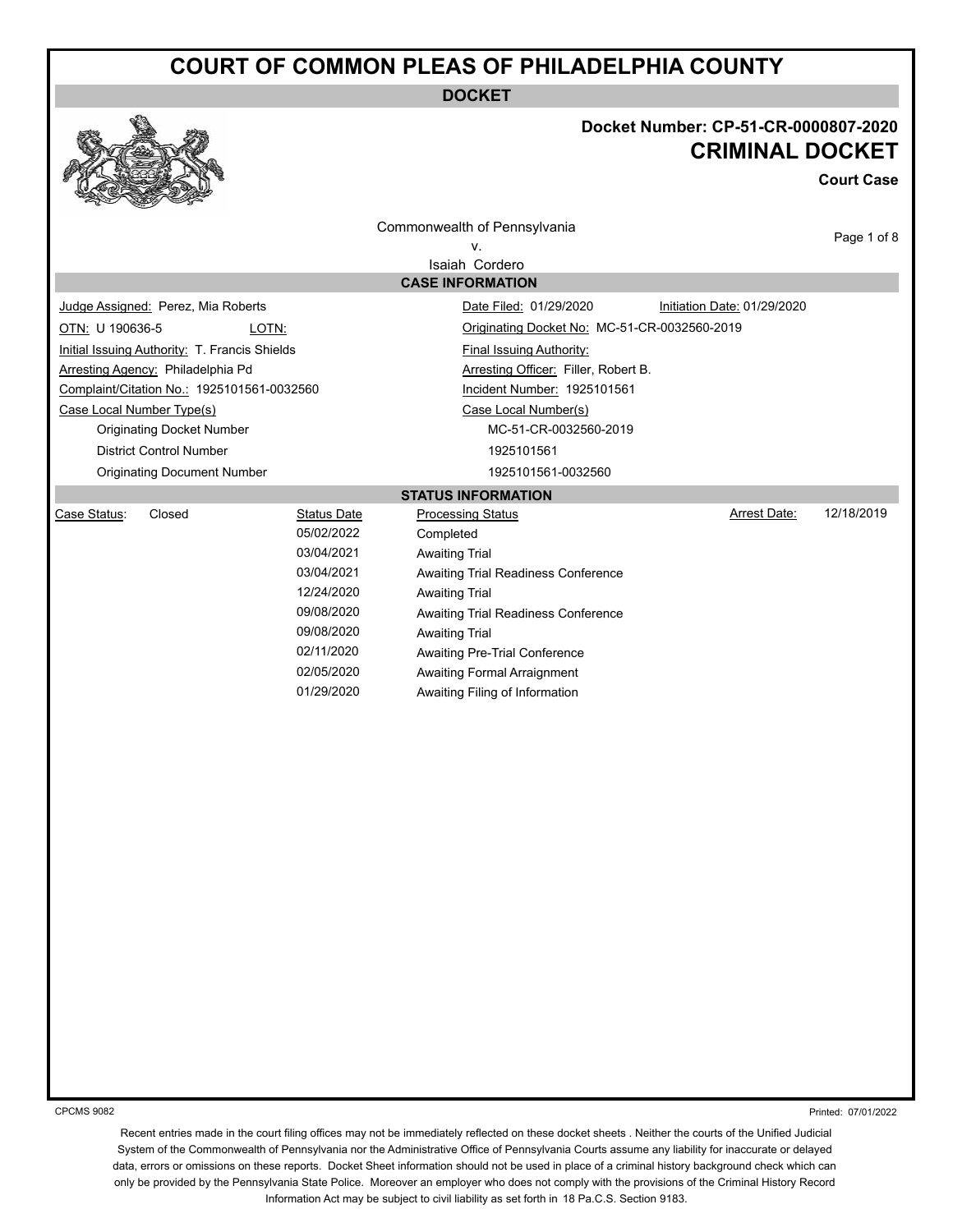**DOCKET**

### **Docket Number: CP-51-CR-0000807-2020 CRIMINAL DOCKET**

**Court Case**



|                                      | Commonwealth of Pennsylvania<br>٧.<br>Isaiah Cordero |               |      | Page 2 of 8                                   |                           |
|--------------------------------------|------------------------------------------------------|---------------|------|-----------------------------------------------|---------------------------|
|                                      |                                                      |               |      | <b>CALENDAR EVENTS</b>                        |                           |
| Case Calendar<br>Event Type          | Schedule<br><b>Start Date</b>                        | Start<br>Time | Room | Judge Name                                    | Schedule<br><b>Status</b> |
| <b>Formal Arraignment</b>            | 02/11/2020                                           | $11:00$ am    | 1104 | <b>Trial Commissioner Cynthia</b><br>S. Gregg | Scheduled                 |
| Pre-Trial<br>Conference              | 03/04/2020                                           | $9:00$ am     | 605  | Judge Stephanie M. Sawyer                     | Scheduled                 |
| <b>Pretrial Bring Back</b>           | 04/22/2020                                           | $9:00$ am     | 605  | Judge Stephanie M. Sawyer                     | Moved                     |
| <b>Pretrial Bring Back</b>           | 07/15/2020                                           | $9:00$ am     | 605  | Judge Stephanie M. Sawyer                     | Scheduled                 |
| Scheduling<br>Conference             | 09/08/2020                                           | $9:00$ am     | 708  | Judge Sierra Thomas Street                    | Scheduled                 |
| <b>Trial Readiness</b><br>Conference | 03/04/2021                                           | $9:00$ am     | 708  | Judge Sierra Thomas Street                    | Moved                     |
| <b>Trial Readiness</b><br>Conference | 03/04/2021                                           | $9:00$ am     | 708  | Judge Giovanni O. Campbell                    | Scheduled                 |
| Trial                                | 03/15/2021                                           | $9:00$ am     | 708  | Judge Sierra Thomas Street                    | Moved                     |
| Trial                                | 03/15/2021                                           | $9:00$ am     | 708  | Judge Giovanni O. Campbell                    | Moved                     |
| Trial                                | 03/29/2021                                           | $9:00$ am     | 708  | Judge Giovanni O. Campbell                    | Cancelled                 |
| <b>Motions Hearing</b>               | 05/14/2021                                           | $9:00$ am     | 708  | Judge Giovanni O. Campbell                    | Scheduled                 |
| <b>Trial Readiness</b><br>Conference | 07/08/2021                                           | $9:00$ am     | 708  | Judge Giovanni O. Campbell                    | Scheduled                 |
| Trial                                | 07/12/2021                                           | $9:00$ am     | 708  | Judge Giovanni O. Campbell                    | Cancelled                 |
| <b>Status Listing</b>                | 10/21/2021                                           | $9:00$ am     | 708  | Judge Giovanni O. Campbell                    | Scheduled                 |
| <b>Status</b>                        | 11/05/2021                                           | $9:00$ am     | 801  | Judge Mia Roberts Perez                       | Scheduled                 |
| <b>Status</b>                        | 12/23/2021                                           | $9:00$ am     | 905  | Judge Zachary C. Shaffer                      | Scheduled                 |

#### **DEFENDANT INFORMATION**

Waiver Trial **2008** 03/24/2022 9:00 am 1101 Judge Shanese I. Johnson Continued Waiver Trial **2008 128 12022 9:00 am** 1105 Judge Charles A. Ehrlich Moved Waiver Trial **2006** 05/02/2022 9:00 am 1101 Judge Shanese I. Johnson Scheduled

Date Of Birth: 12/22/1997 City/State/Zip: Philadelphia, PA 19149

#### **CASE PARTICIPANTS**

Participant Type Name Defendant Cordero, Isaiah

CPCMS 9082

Printed: 07/01/2022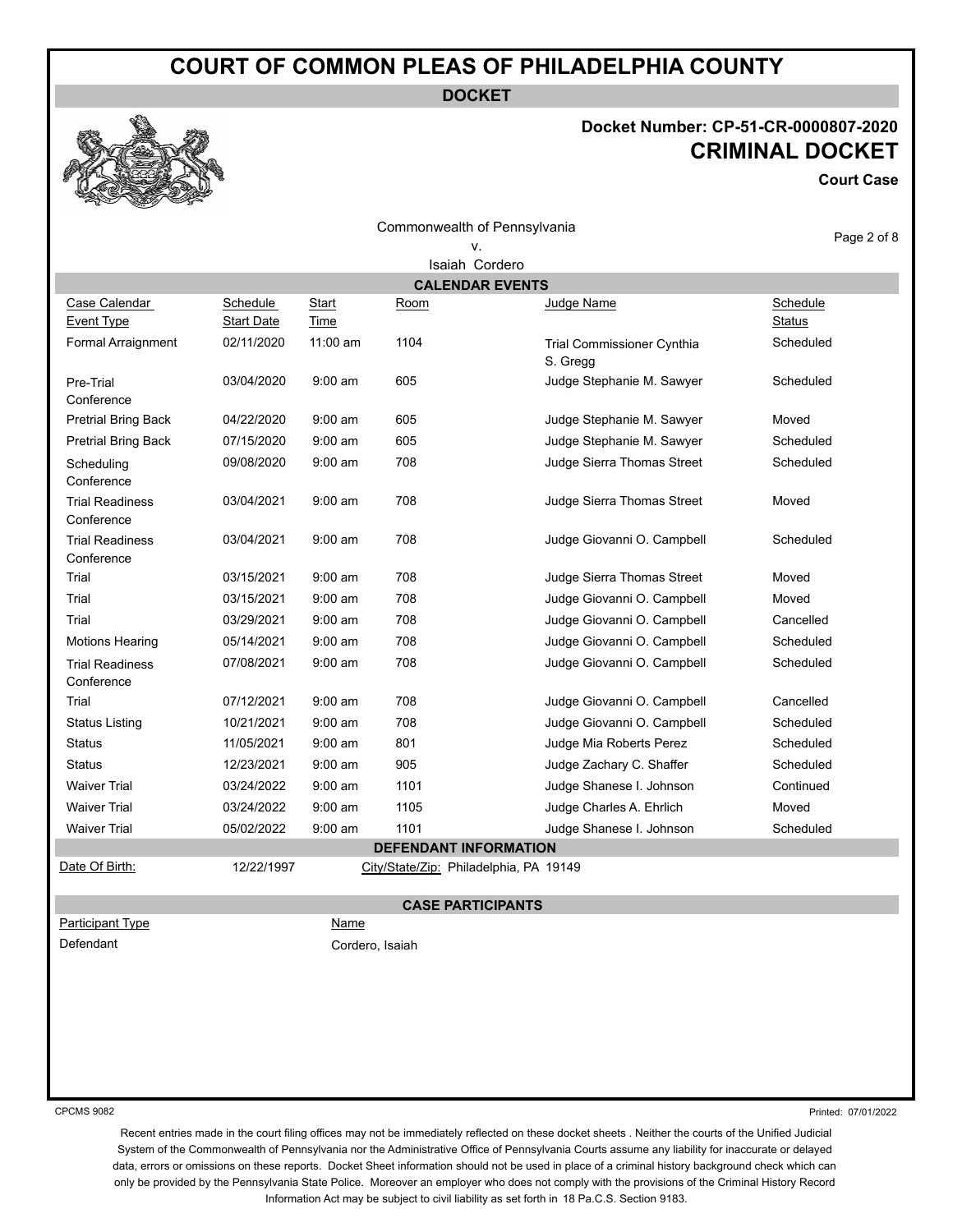**DOCKET**

#### **Docket Number: CP-51-CR-0000807-2020 CRIMINAL DOCKET**

# **Court Case**

|                                 |                                            |                       |            |                                   | Commonwealth of Pennsylvania<br>٧.        |                     |                            |             | Page 3 of 8                   |
|---------------------------------|--------------------------------------------|-----------------------|------------|-----------------------------------|-------------------------------------------|---------------------|----------------------------|-------------|-------------------------------|
|                                 |                                            |                       |            |                                   | Isaiah Cordero<br><b>BAIL INFORMATION</b> |                     |                            |             |                               |
| Cordero, Isaiah                 |                                            |                       |            |                                   |                                           |                     |                            |             | <b>Nebbia Status: None</b>    |
|                                 |                                            |                       |            |                                   |                                           |                     |                            |             |                               |
| <b>Bail Action</b>              |                                            | Date                  |            | <b>Bail Type</b>                  | Percentage                                | Amount              |                            |             |                               |
|                                 |                                            |                       |            |                                   |                                           |                     | <b>Bail Posting Status</b> |             | Posting Date                  |
| Set                             |                                            |                       | 12/18/2019 | Monetary                          | 10.00%                                    | \$100,000.00        |                            |             |                               |
|                                 |                                            |                       |            |                                   |                                           |                     | Posted                     |             | 12/18/2019                    |
|                                 |                                            |                       |            |                                   | <b>CHARGES</b>                            |                     |                            |             |                               |
| Seq.                            | Orig Seq.                                  | Grade                 | Statute    |                                   | <b>Statute Description</b>                |                     |                            | Offense Dt. | <b>OTN</b>                    |
| 1                               | $\mathbf{1}$                               | F <sub>1</sub>        |            | 18 § 6105 §§ A1                   | Possession Of Firearm Prohibited          |                     |                            | 12/17/2019  | U 190636-5                    |
| 2                               | 2                                          | F3                    |            | 18 § 6106 §§ A1                   | Firearms Not To Be Carried W/O License    |                     |                            | 12/17/2019  | U 190636-5                    |
| 3                               | 3                                          | М                     |            | 35 § 780-113 §§ A31               | Poss Of Marijuana                         |                     |                            | 12/17/2019  | U 190636-5                    |
| 4                               | 4                                          | M1                    | 18 § 6108  |                                   | Carry Firearms Public In Phila            |                     |                            | 12/17/2019  | U 190636-5                    |
| 5                               | 5                                          | S                     |            | 18 § 6106.1 §§ A                  | Carrying Loaded Weapon                    |                     |                            | 12/17/2019  | U 190636-5                    |
|                                 |                                            |                       |            |                                   | <b>DISPOSITION SENTENCING/PENALTIES</b>   |                     |                            |             |                               |
| <b>Disposition</b>              |                                            |                       |            |                                   |                                           |                     |                            |             |                               |
| Case Event                      |                                            |                       |            |                                   | <b>Disposition Date</b>                   |                     | <b>Final Disposition</b>   |             |                               |
|                                 | Sequence/Description                       |                       |            |                                   | <b>Offense Disposition</b>                |                     | Grade                      | Section     |                               |
|                                 | <b>Sentencing Judge</b>                    |                       |            |                                   | Sentence Date                             |                     |                            |             | <b>Credit For Time Served</b> |
| Sentence/Diversion Program Type |                                            |                       |            | Incarceration/Diversionary Period |                                           | <b>Start Date</b>   |                            |             |                               |
|                                 | <b>Sentence Conditions</b>                 |                       |            |                                   |                                           |                     |                            |             |                               |
|                                 | <b>Lower Court Proceeding (generic)</b>    |                       |            |                                   |                                           |                     |                            |             |                               |
|                                 | <b>Preliminary Hearing</b>                 |                       |            |                                   | 01/28/2020                                |                     | <b>Not Final</b>           |             |                               |
|                                 | 1 / Possession Of Firearm Prohibited       |                       |            |                                   | <b>Held for Court</b>                     |                     | F1                         |             | 18 § 6105 §§ A1               |
|                                 | 2 / Firearms Not To Be Carried W/O License |                       |            |                                   | <b>Held for Court</b>                     |                     | F3                         |             | 18 § 6106 §§ A1               |
| 3 / Poss Of Marijuana           |                                            | <b>Held for Court</b> |            | м                                 |                                           | 35 § 780-113 §§ A31 |                            |             |                               |
|                                 | 4 / Carry Firearms Public In Phila         |                       |            |                                   | <b>Held for Court</b>                     |                     | M1                         | 18 § 6108   |                               |
|                                 | 5 / Carrying Loaded Weapon                 |                       |            |                                   | <b>Held for Court</b>                     |                     | S                          |             | 18 § 6106.1 §§ A              |
| <b>Proceed to Court</b>         |                                            |                       |            | Defendant Was Not Present         |                                           |                     |                            |             |                               |
|                                 | Information Filed                          |                       |            |                                   | 02/05/2020                                |                     | Not Final                  |             |                               |
|                                 | 1 / Possession Of Firearm Prohibited       |                       |            |                                   | Proceed to Court                          |                     | F <sub>1</sub>             |             | 18 § 6105 §§ A1               |
|                                 | 2 / Firearms Not To Be Carried W/O License |                       |            |                                   | Proceed to Court                          |                     | F <sub>3</sub>             |             | 18 § 6106 §§ A1               |
|                                 | 3 / Poss Of Marijuana                      |                       |            |                                   | Proceed to Court                          |                     | м                          |             | 35 § 780-113 §§ A31           |
|                                 | 4 / Carry Firearms Public In Phila         |                       |            |                                   | Proceed to Court                          |                     | M <sub>1</sub>             | 18 § 6108   |                               |
|                                 | 5 / Carrying Loaded Weapon                 |                       |            |                                   | Proceed to Court                          |                     | S                          |             | 18 § 6106.1 §§ A              |
| <b>Nolle Prossed</b>            |                                            |                       |            |                                   |                                           |                     |                            |             |                               |
| <b>Waiver Trial</b>             |                                            |                       |            |                                   | 05/02/2022                                |                     | <b>Final Disposition</b>   |             |                               |
|                                 | 1 / Possession Of Firearm Prohibited       |                       |            |                                   | Nolle Prossed                             |                     | F <sub>1</sub>             |             | 18 § 6105 §§ A1               |

CPCMS 9082

Printed: 07/01/2022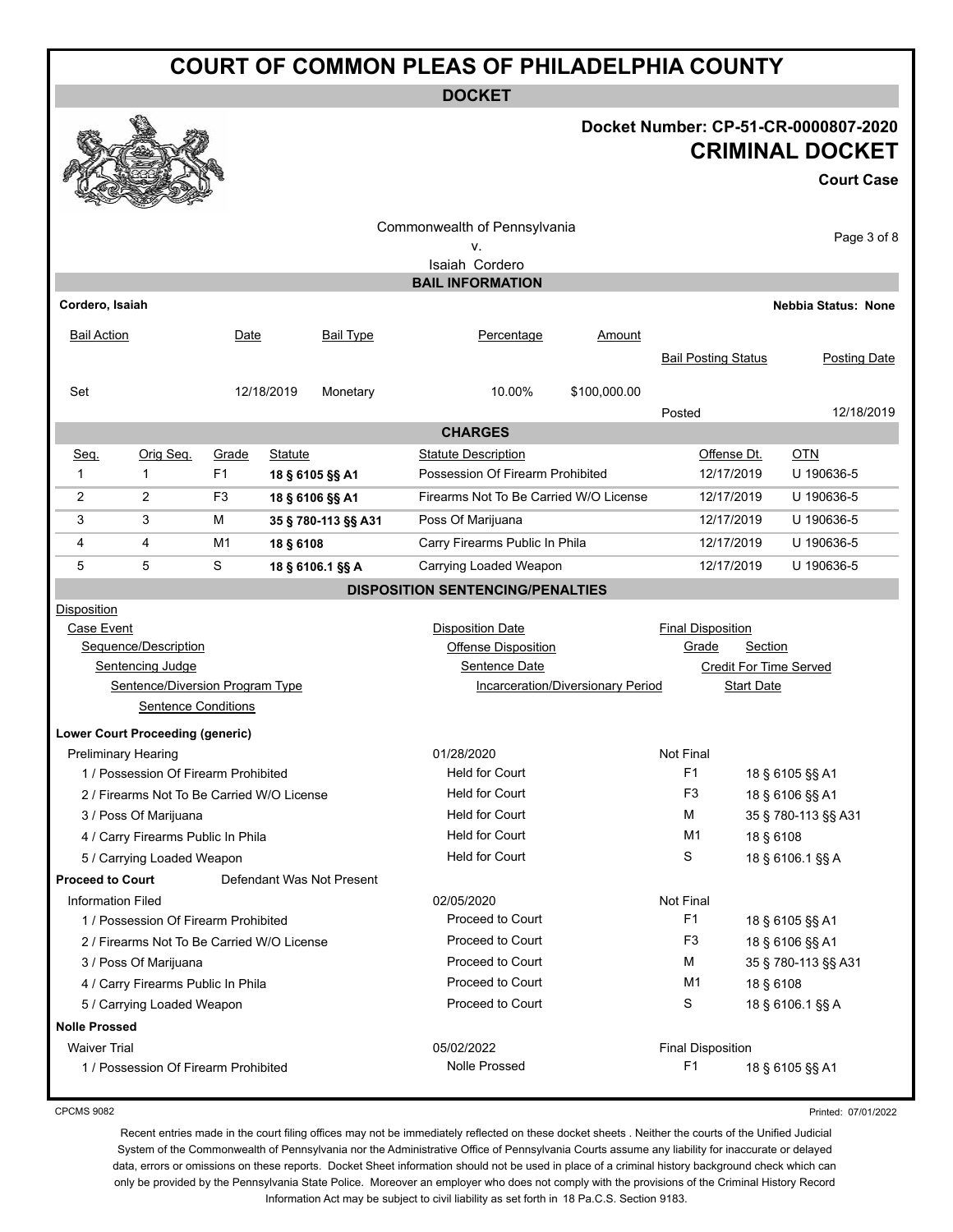**DOCKET**

#### **Docket Number: CP-51-CR-0000807-2020 CRIMINAL DOCKET**

**Court Case**

Commonwealth of Pennsylvania

Page 4 of 8

Printed: 07/01/2022

#### v. Isaiah Cordero

**DISPOSITION SENTENCING/PENALTIES**

| Disposition                                |                                         |                                          |                                  |                               |
|--------------------------------------------|-----------------------------------------|------------------------------------------|----------------------------------|-------------------------------|
| <b>Case Event</b>                          |                                         | <b>Disposition Date</b>                  | <b>Final Disposition</b>         |                               |
| Sequence/Description                       |                                         | <b>Offense Disposition</b>               | Grade                            | <b>Section</b>                |
| <b>Sentencing Judge</b>                    |                                         | <b>Sentence Date</b>                     |                                  | <b>Credit For Time Served</b> |
|                                            | Sentence/Diversion Program Type         | <b>Incarceration/Diversionary Period</b> |                                  | <b>Start Date</b>             |
| <b>Sentence Conditions</b>                 |                                         |                                          |                                  |                               |
| 2 / Firearms Not To Be Carried W/O License |                                         | Nolle Prossed                            | F <sub>3</sub>                   | 18 § 6106 §§ A1               |
| 3 / Poss Of Marijuana                      |                                         | <b>Nolle Prossed</b>                     | м                                | 35 § 780-113 §§ A31           |
| 4 / Carry Firearms Public In Phila         |                                         | <b>Nolle Prossed</b>                     | M1                               | 18 § 6108                     |
| 5 / Carrying Loaded Weapon                 |                                         | <b>Nolle Prossed</b>                     | S                                | 18 § 6106.1 §§ A              |
|                                            | <b>COMMONWEALTH INFORMATION</b>         | <b>ATTORNEY INFORMATION</b>              |                                  |                               |
| Name:                                      | Philadelphia County District Attorney's | Name:                                    | Gregory Joseph Pagano            |                               |
|                                            | Office                                  | Private                                  |                                  |                               |
|                                            | Prosecutor                              | Supreme Court No:                        | 071730                           |                               |
| Supreme Court No:                          |                                         | Rep. Status:                             | Active                           |                               |
| Phone Number(s):                           |                                         | Phone Number(s):                         |                                  |                               |
| 215-686-8000                               | (Phone)                                 | 215-636-0160                             | (Phone)                          |                               |
| Address:                                   |                                         | 215-636-0164                             | (Fax)                            |                               |
| 3 South Penn Square                        |                                         | Address:                                 |                                  |                               |
| Philadelphia, PA 19107                     |                                         | 1315 Walnut St FI 12                     |                                  |                               |
|                                            |                                         | Philadelphia, PA 19107-4712              |                                  |                               |
|                                            |                                         | Representing: Cordero, Isaiah            |                                  |                               |
|                                            |                                         |                                          |                                  |                               |
|                                            |                                         | <b>ENTRIES</b>                           |                                  |                               |
| Sequence Number                            | <b>CP Filed Date</b>                    | Document Date                            | Filed By                         |                               |
| 1                                          | 01/29/2020                              |                                          | Court of Common Pleas -          |                               |
|                                            |                                         |                                          | Philadelphia County              |                               |
| <b>Held for Court</b>                      |                                         |                                          |                                  |                               |
| 1                                          | 02/05/2020                              |                                          | Attorney General of Pennsylvania |                               |
| <b>Information Filed</b>                   |                                         |                                          |                                  |                               |
|                                            |                                         |                                          |                                  |                               |
| 2                                          | 02/10/2020                              |                                          | Pagano, Gregory Joseph           |                               |
|                                            | Waiver of Appearance at Arraignment     |                                          |                                  |                               |
|                                            |                                         |                                          |                                  |                               |
| 3                                          | 02/10/2020                              |                                          | Pagano, Gregory Joseph           |                               |
|                                            | Waiver of Appearance at Arraignment     |                                          |                                  |                               |
| 1                                          | 02/11/2020                              |                                          | Pagano, Gregory Joseph           |                               |
| <b>Bail Assignment</b>                     |                                         |                                          |                                  |                               |
|                                            |                                         |                                          |                                  |                               |

CPCMS 9082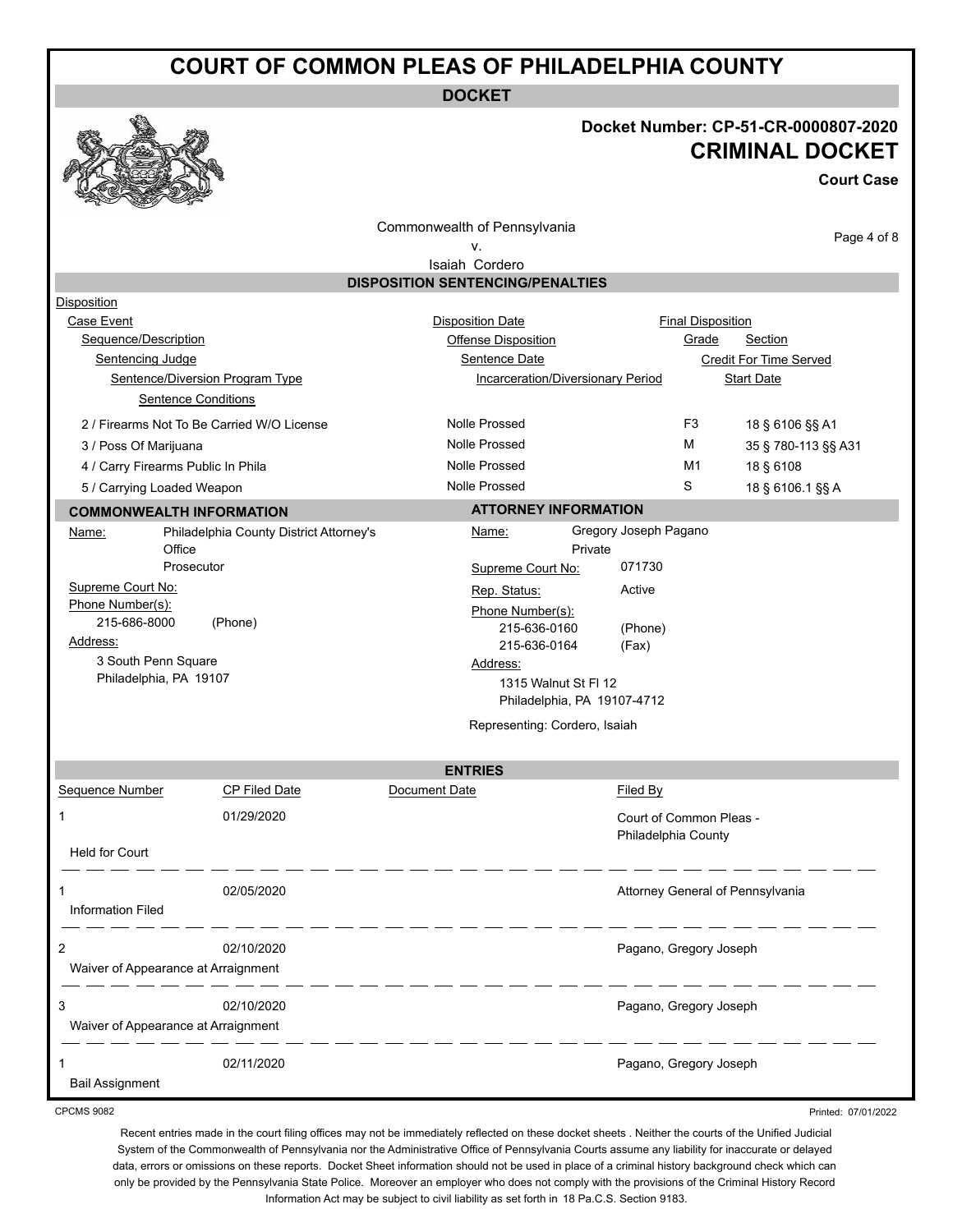| <b>DOCKET</b><br>Docket Number: CP-51-CR-0000807-2020<br><b>CRIMINAL DOCKET</b><br><b>Court Case</b><br>Commonwealth of Pennsylvania<br>Page 5 of 8<br>٧.<br>Isaiah Cordero<br><b>ENTRIES</b><br>Sequence Number<br><b>CP Filed Date</b><br>Document Date<br>Filed By<br>02/11/2020<br>Court of Common Pleas -<br>4<br>Philadelphia County<br><b>Hearing Notice</b><br>02/11/2020<br>5<br>Court of Common Pleas -<br>Philadelphia County<br><b>Hearing Notice</b><br>2<br>03/04/2020<br>Court of Common Pleas -<br>Philadelphia County<br><b>Hearing Notice</b><br>03/04/2020<br>Sawyer, Stephanie M.<br>3<br>Defense Request For Continuance For Further Investigation<br>2<br>05/11/2020<br>Court of Common Pleas - |
|-----------------------------------------------------------------------------------------------------------------------------------------------------------------------------------------------------------------------------------------------------------------------------------------------------------------------------------------------------------------------------------------------------------------------------------------------------------------------------------------------------------------------------------------------------------------------------------------------------------------------------------------------------------------------------------------------------------------------|
|                                                                                                                                                                                                                                                                                                                                                                                                                                                                                                                                                                                                                                                                                                                       |
|                                                                                                                                                                                                                                                                                                                                                                                                                                                                                                                                                                                                                                                                                                                       |
|                                                                                                                                                                                                                                                                                                                                                                                                                                                                                                                                                                                                                                                                                                                       |
|                                                                                                                                                                                                                                                                                                                                                                                                                                                                                                                                                                                                                                                                                                                       |
|                                                                                                                                                                                                                                                                                                                                                                                                                                                                                                                                                                                                                                                                                                                       |
|                                                                                                                                                                                                                                                                                                                                                                                                                                                                                                                                                                                                                                                                                                                       |
|                                                                                                                                                                                                                                                                                                                                                                                                                                                                                                                                                                                                                                                                                                                       |
|                                                                                                                                                                                                                                                                                                                                                                                                                                                                                                                                                                                                                                                                                                                       |
|                                                                                                                                                                                                                                                                                                                                                                                                                                                                                                                                                                                                                                                                                                                       |
|                                                                                                                                                                                                                                                                                                                                                                                                                                                                                                                                                                                                                                                                                                                       |
| Philadelphia County                                                                                                                                                                                                                                                                                                                                                                                                                                                                                                                                                                                                                                                                                                   |
| <b>Hearing Notice</b>                                                                                                                                                                                                                                                                                                                                                                                                                                                                                                                                                                                                                                                                                                 |
| 07/15/2020<br>3<br>Sawyer, Stephanie M.<br>Order Granting Motion for Continuance                                                                                                                                                                                                                                                                                                                                                                                                                                                                                                                                                                                                                                      |
| 07/17/2020<br>Pagano, Gregory Joseph<br>1<br>Motion for Suppression                                                                                                                                                                                                                                                                                                                                                                                                                                                                                                                                                                                                                                                   |
| 09/08/2020<br>3<br>Court of Common Pleas -<br>Philadelphia County<br><b>Hearing Notice</b>                                                                                                                                                                                                                                                                                                                                                                                                                                                                                                                                                                                                                            |
| 09/08/2020<br>5<br>Court of Common Pleas -<br>Philadelphia County                                                                                                                                                                                                                                                                                                                                                                                                                                                                                                                                                                                                                                                     |
| <b>Hearing Notice</b>                                                                                                                                                                                                                                                                                                                                                                                                                                                                                                                                                                                                                                                                                                 |
| 09/08/2020<br>Street, Sierra Thomas<br>6<br><b>Scheduling Conference Held</b>                                                                                                                                                                                                                                                                                                                                                                                                                                                                                                                                                                                                                                         |
| Commonwealth of Pennsylvania<br>09/08/2020<br>Oral Service in Court                                                                                                                                                                                                                                                                                                                                                                                                                                                                                                                                                                                                                                                   |
| Cordero, Isaiah<br>Oral Service in Court<br>09/08/2020<br>Pagano, Gregory Joseph                                                                                                                                                                                                                                                                                                                                                                                                                                                                                                                                                                                                                                      |
| <b>CPCMS 9082</b><br>Printed: 07/01/2022                                                                                                                                                                                                                                                                                                                                                                                                                                                                                                                                                                                                                                                                              |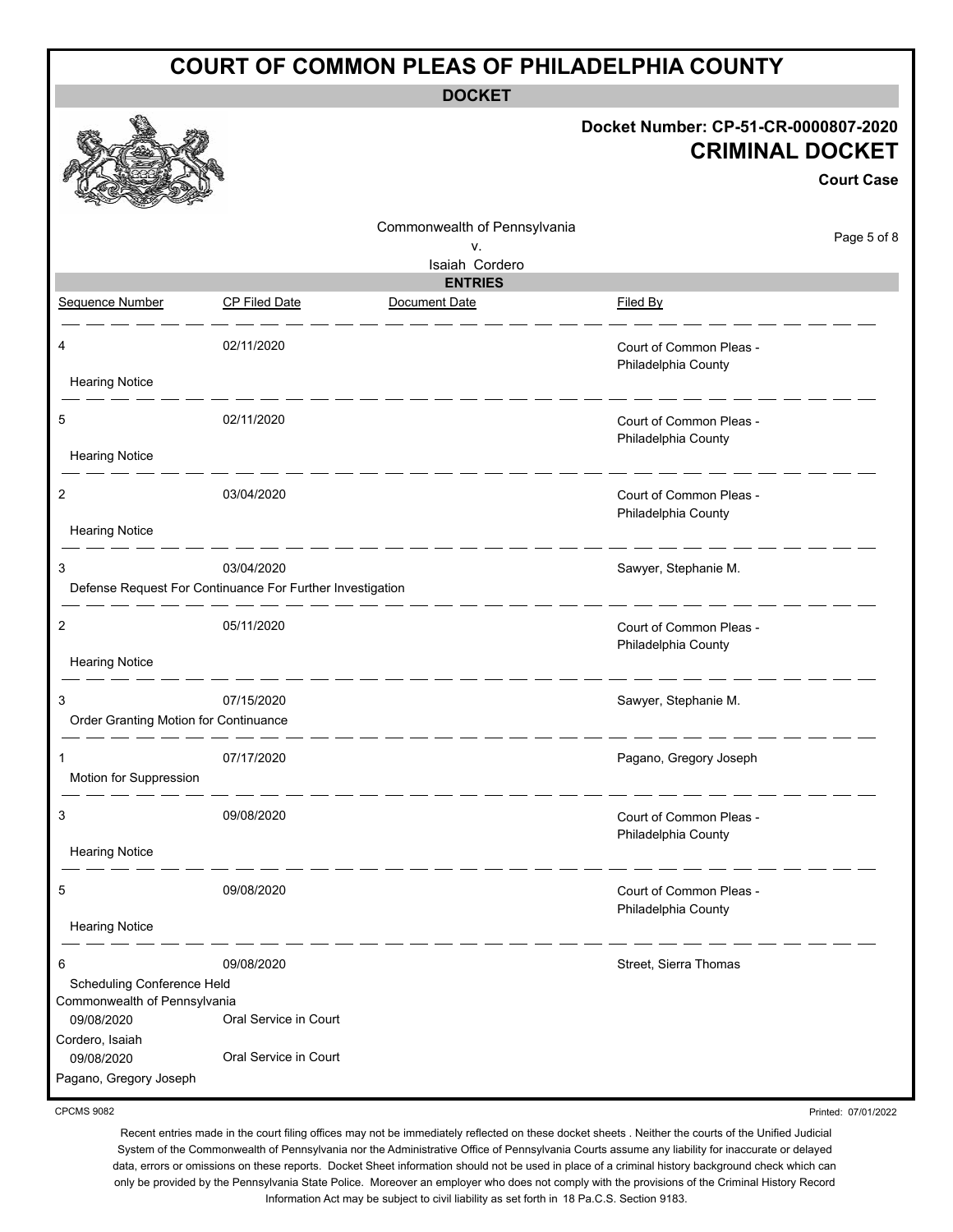**DOCKET**

#### **Docket Number: CP-51-CR-0000807-2020 CRIMINAL DOCKET**

|                                            |                                                              |                                                      |                                                | <b>Court Case</b> |
|--------------------------------------------|--------------------------------------------------------------|------------------------------------------------------|------------------------------------------------|-------------------|
|                                            |                                                              | Commonwealth of Pennsylvania<br>v.<br>Isaiah Cordero |                                                | Page 6 of 8       |
|                                            |                                                              | <b>ENTRIES</b>                                       |                                                |                   |
| Sequence Number                            | <b>CP Filed Date</b>                                         | Document Date                                        | Filed By                                       |                   |
| Service To                                 |                                                              | Service By                                           |                                                |                   |
| <b>Issue Date</b>                          | Service Type                                                 | <b>Status Date</b>                                   | <b>Service Status</b>                          |                   |
| 09/08/2020                                 | Oral Service in Court                                        |                                                      |                                                |                   |
| $\overline{2}$                             | 12/21/2020                                                   |                                                      | Court of Common Pleas -<br>Philadelphia County |                   |
| <b>Hearing Notice</b>                      |                                                              |                                                      |                                                |                   |
| 3                                          | 12/24/2020                                                   |                                                      | Court of Common Pleas -<br>Philadelphia County |                   |
| <b>Hearing Notice</b>                      |                                                              |                                                      |                                                |                   |
| 3                                          | 03/03/2021                                                   |                                                      | Court of Common Pleas -<br>Philadelphia County |                   |
| <b>Hearing Notice</b>                      |                                                              |                                                      |                                                |                   |
| 4                                          | 03/03/2021                                                   |                                                      | Court of Common Pleas -<br>Philadelphia County |                   |
| <b>Hearing Notice</b>                      |                                                              |                                                      |                                                |                   |
| 1                                          | 03/04/2021                                                   |                                                      | Campbell, Giovanni O.                          |                   |
|                                            | Court Request For Continuance Due To Emergency               |                                                      |                                                |                   |
| 3                                          | 03/04/2021                                                   |                                                      | Court of Common Pleas -<br>Philadelphia County |                   |
| <b>Hearing Notice</b>                      |                                                              |                                                      |                                                |                   |
| 6                                          | 03/04/2021                                                   |                                                      | Court of Common Pleas -<br>Philadelphia County |                   |
| <b>Hearing Notice</b>                      |                                                              |                                                      |                                                |                   |
| 9                                          | 03/04/2021                                                   |                                                      | Court of Common Pleas -<br>Philadelphia County |                   |
| <b>Hearing Notice</b>                      |                                                              |                                                      |                                                |                   |
| 1                                          | 05/14/2021<br>Court Request For Continuance Due To Emergency |                                                      | Campbell, Giovanni O.                          |                   |
| 1<br>Order Granting Motion for Continuance | 07/08/2021                                                   |                                                      | Campbell, Giovanni O.                          |                   |

CPCMS 9082

Recent entries made in the court filing offices may not be immediately reflected on these docket sheets . Neither the courts of the Unified Judicial System of the Commonwealth of Pennsylvania nor the Administrative Office of Pennsylvania Courts assume any liability for inaccurate or delayed data, errors or omissions on these reports. Docket Sheet information should not be used in place of a criminal history background check which can only be provided by the Pennsylvania State Police. Moreover an employer who does not comply with the provisions of the Criminal History Record Information Act may be subject to civil liability as set forth in 18 Pa.C.S. Section 9183.

Printed: 07/01/2022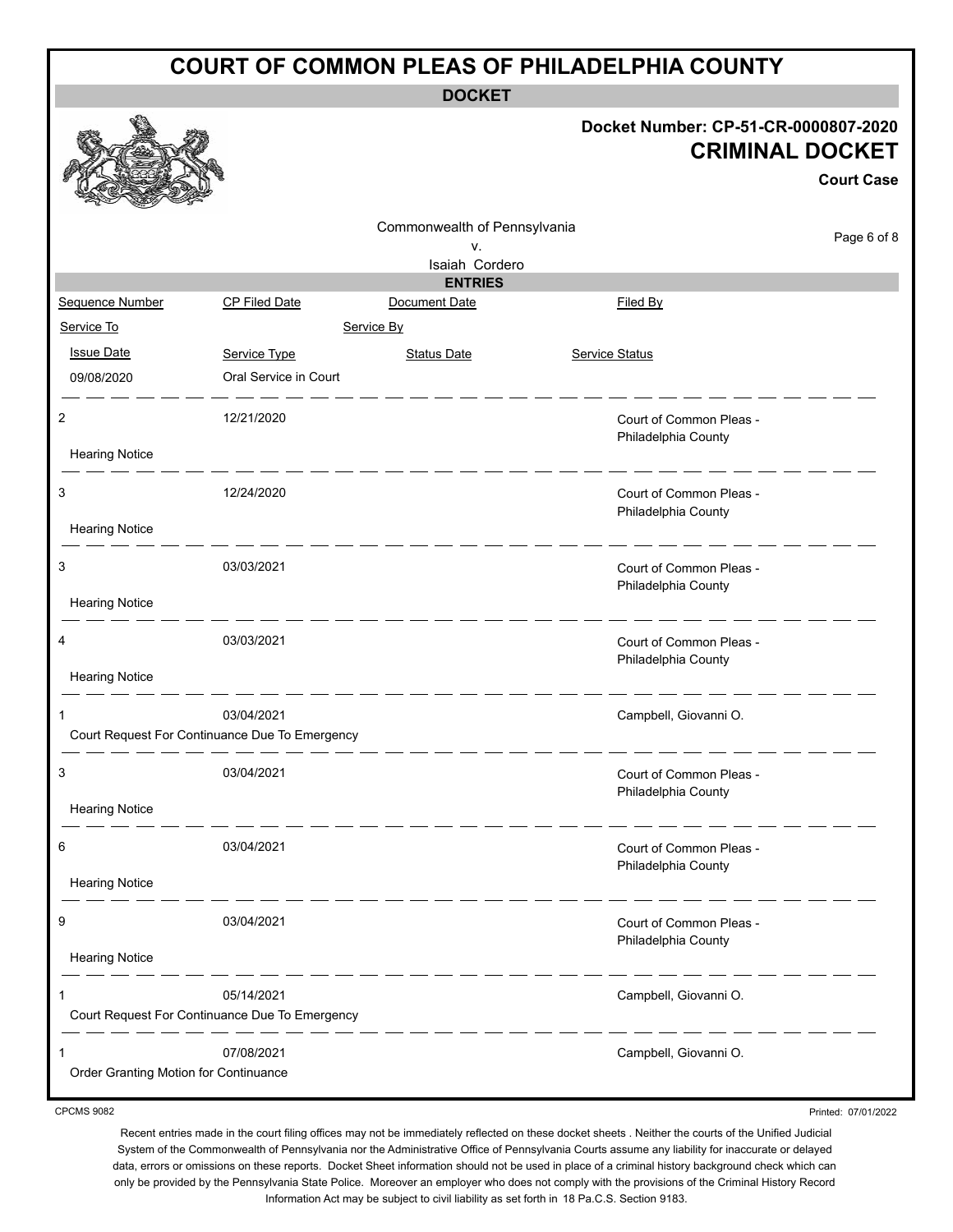| <b>COURT OF COMMON PLEAS OF PHILADELPHIA COUNTY</b>                     |                                                      |                                                                                     |  |  |  |  |  |
|-------------------------------------------------------------------------|------------------------------------------------------|-------------------------------------------------------------------------------------|--|--|--|--|--|
|                                                                         | <b>DOCKET</b>                                        |                                                                                     |  |  |  |  |  |
|                                                                         |                                                      | Docket Number: CP-51-CR-0000807-2020<br><b>CRIMINAL DOCKET</b><br><b>Court Case</b> |  |  |  |  |  |
|                                                                         | Commonwealth of Pennsylvania<br>٧.<br>Isaiah Cordero | Page 7 of 8                                                                         |  |  |  |  |  |
|                                                                         | <b>ENTRIES</b>                                       |                                                                                     |  |  |  |  |  |
| Sequence Number<br><b>CP Filed Date</b>                                 | Document Date                                        | Filed By                                                                            |  |  |  |  |  |
| $\overline{2}$<br>07/09/2021                                            |                                                      | Court of Common Pleas -<br>Philadelphia County                                      |  |  |  |  |  |
| <b>Hearing Notice</b>                                                   |                                                      |                                                                                     |  |  |  |  |  |
| 07/09/2021<br>3<br><b>Hearing Notice</b>                                |                                                      | Court of Common Pleas -<br>Philadelphia County                                      |  |  |  |  |  |
|                                                                         |                                                      |                                                                                     |  |  |  |  |  |
| 10/21/2021<br>1<br>Order Granting Motion for Continuance                |                                                      | Campbell, Giovanni O.                                                               |  |  |  |  |  |
| 10/21/2021<br>4                                                         |                                                      | Court of Common Pleas -<br>Philadelphia County                                      |  |  |  |  |  |
| <b>Hearing Notice</b>                                                   |                                                      |                                                                                     |  |  |  |  |  |
| 10/25/2021<br>3<br><b>Hearing Notice</b>                                |                                                      | Court of Common Pleas -<br>Philadelphia County                                      |  |  |  |  |  |
| 11/12/2021<br>Scheduling Order - Non Jury                               |                                                      | Perez, Mia Roberts                                                                  |  |  |  |  |  |
| $\overline{c}$<br>12/20/2021<br><b>Hearing Notice</b>                   |                                                      | Court of Common Pleas -<br>Philadelphia County                                      |  |  |  |  |  |
| 12/23/2021<br>Case Listed in Error                                      |                                                      | Shaffer, Zachary C.                                                                 |  |  |  |  |  |
| 03/24/2022<br>Defense Request For Continuance For Further Investigation |                                                      | Johnson, Shanese I.                                                                 |  |  |  |  |  |
| 03/24/2022<br>4<br><b>Hearing Notice</b>                                |                                                      | Court of Common Pleas -<br>Philadelphia County                                      |  |  |  |  |  |
| 05/02/2022<br>Order Granting Motion to Suppress                         |                                                      | Johnson, Shanese I.                                                                 |  |  |  |  |  |

CPCMS 9082

Printed: 07/01/2022